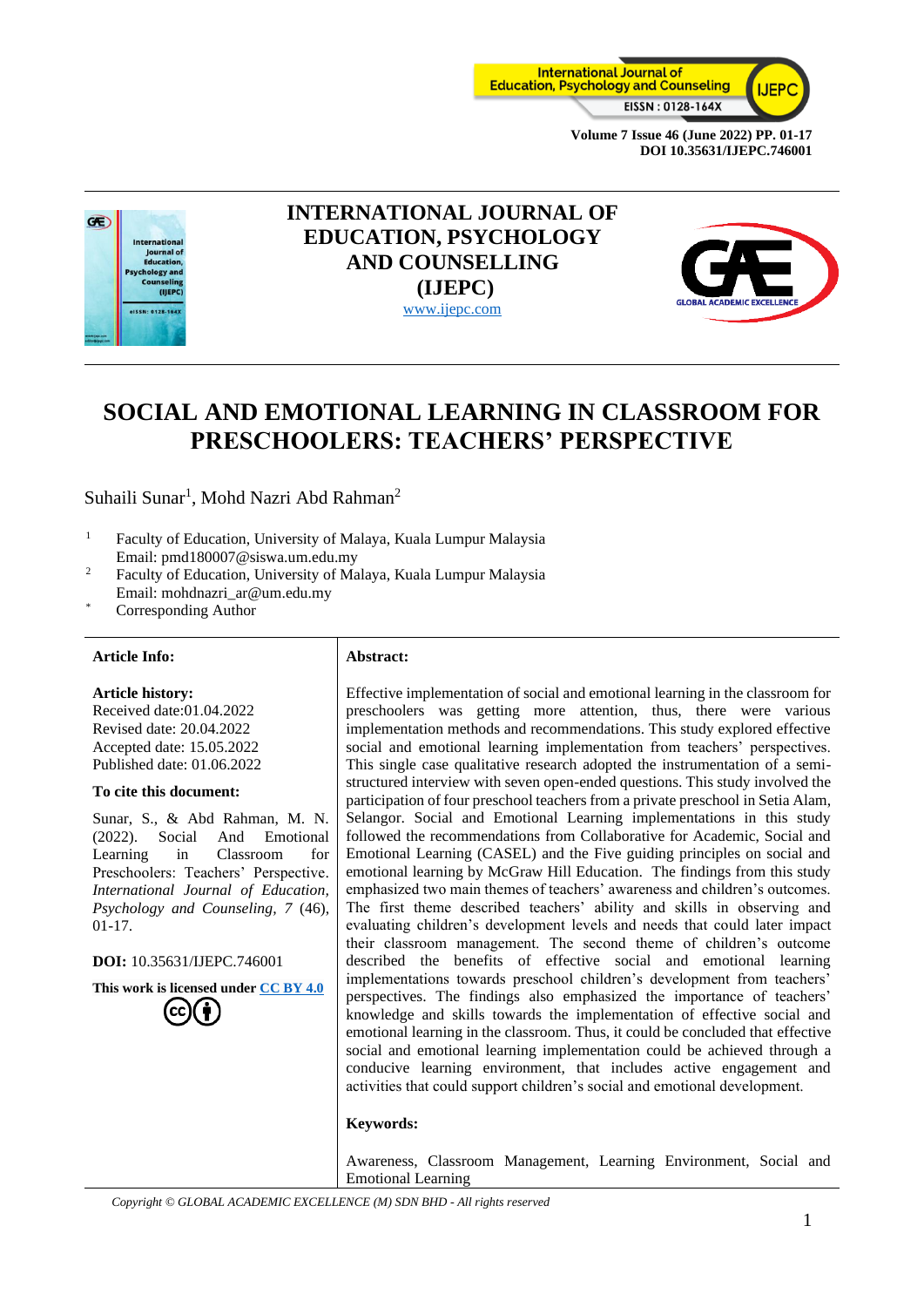

### **Introduction**

The progress of human development was the combination of two factors, namely, genetics and environment (Berk, 2013). Two genetically healthy children who grew up in a different set of environments could result in a different outcome. A genetically healthy child who grew up in an environment that facilitates his developmental needs might become a healthy and successful person who possessed the skills that he needs to achieve his goal. On contrary, a genetically healthy child who grew up in a poor environment, might not have the opportunities and the facilities to develop with balanced nutrition or to learn and practice his skills to achieve his goal. Physical, social and emotional, and cognitive were the three broad domains of development that were overlapped and interacted with each other. The human developmental period was divided into five stages which were, the prenatal period, infancy and toddlerhood, early childhood, middle childhood, and adolescence. Development milestones were subjected to development domain and periods where, different areas of development occur at different timelines (Berk, 2013). This study focused on social and emotional competencies development during the early childhood period of four until six years old. Social and emotional competencies were described as a multidimensional element that facilitates the ability to understand and manage own emotions, understanding others' emotions and needs, ability to establish and maintain relationships, ability to demonstrate responsible decision making and to manage own behaviors (National Research Council, 2015, p 139).

Social and emotional learning (SEL) was defined as a process of social and emotional core competencies implementation in recognizing and managing emotions while achieving positive goals, respecting the diversity of others, establishing a positive relationship, making responsible decisions, and handling interpersonal and intrapersonal situations effectively (Osher et al., 2016). School plays an important role in fostering these social and emotional skills in parallel with teaching academic competencies (Elias & Zin, 2006). CASEL (2021) listed 5 SEL core competencies as follows, (1) the ability to reflect own feelings, values, and behaviors, (2) the ability to view a situation from a different perspective and respect social diversity, (3) the ability to initiate and sustain a positive relationship between others, (4) the skills to self-motivate, self-discipline, and to manage impulse and stress and (5) the ability to make a decision with consideration of self and others.

Mohamed (2021) in a study on teachers' knowledge and practice on SEL involving 332 preschool teachers in Selangor reported an average score for teachers' knowledge on the SEL topic, however, the score for SEL application was recorded as low. In another study by Mohammad and Mohamed (2020) on SEL modules for preschools in Malaysia indicated that the implementation of SEL in the classrooms was average. Rohaizad (2015), conducted a study on preschool children's social and emotional competencies development in Malaysia, cited a preliminary study done by Rohaizad, Kosnin, and Mislan (2012), reported that preschool children in Malaysia score relatively low in social and emotional competencies element where the assessment items were according to KSPK, DSKP (2018) personal competence strand. In the same study, data findings on interview results among preschool teachers, reported on the lack of proper and systematic modules for SEL, teaching aids, and the fact that the topic of SEL was not emphasized in the preschool classroom learning process, contributed to the low score in the social and emotional competencies assessment. The same studies also reported on the SEL teaching process that often involved story-telling and conversation which make the learning process less interesting and the exchange of teaching content was reported to be less effective.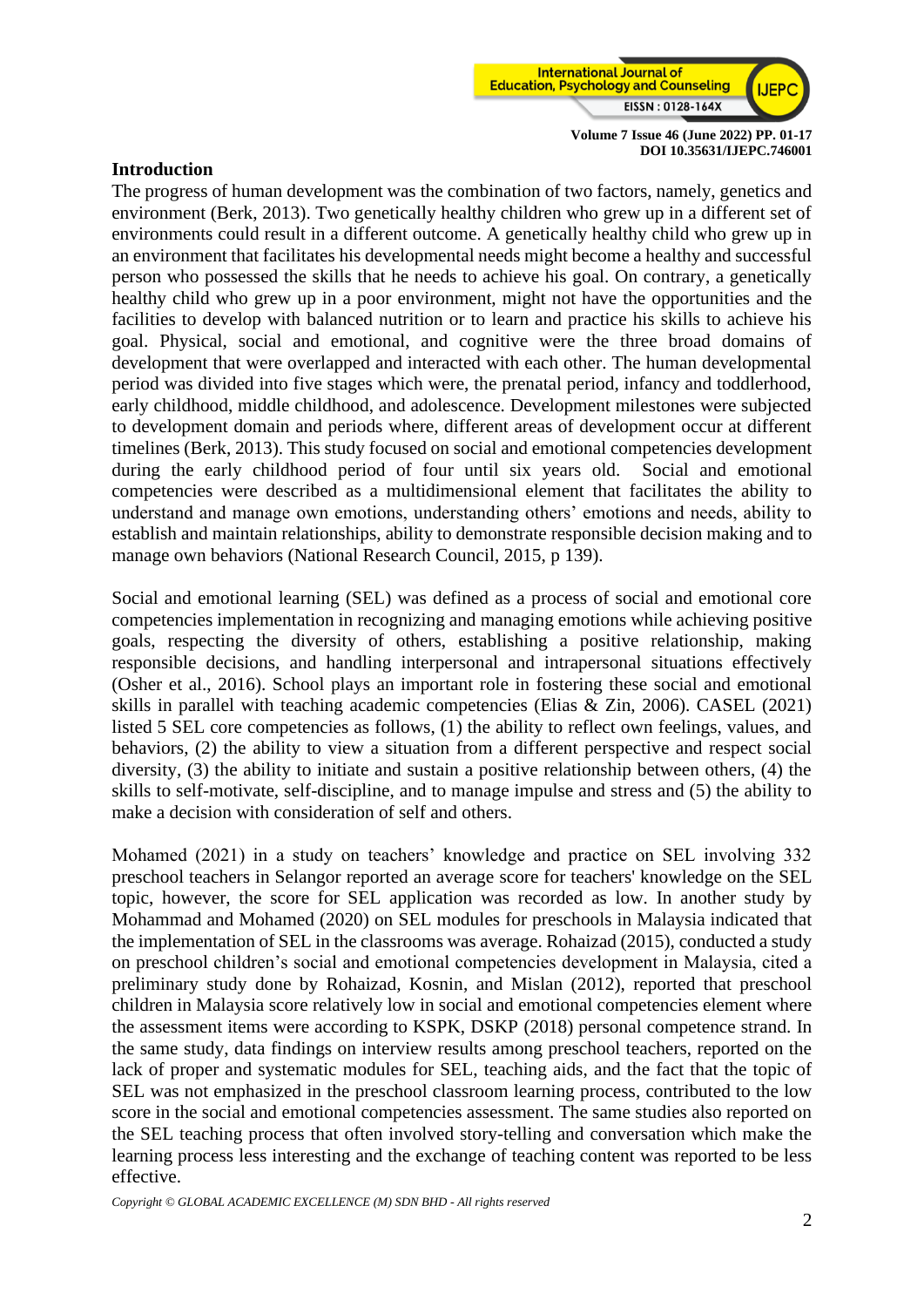

The objective of this study was to explore the implementation of SEL in the classroom and the benefits of SEL implementations towards preschool social and emotional development from teachers' perspectives. SEL implementations for this study were through well-planned, clear, and integrated classroom activities that could foster the development of social and emotional competencies among preschool children.

### **Literature Review**

Social and emotional development starts from birth and was a continuous process that occurred until adulthood. The cortex region of the brain was rapidly developed between the age of 3 months until 10 years old and was essentials for cognitive, motor function, language, planning, decision-making skills, memorizing, and emotional development (Wachs et al., 2014). The implementations of SEL through classroom activities for this study were according to Bronfenbrenner's ecological theory that involved the microsystem, mesosystem, exosystem, macrosystem, and later in 1986, Bronfenbrenner added chronosystem as the 5th level in the ecological level where it was defined as the impact of prior life events or experiences, discretely or sequentially towards subsequent development (Bronfenbrenner, 1988).

The Ecological theory was conceptualized with the elements that Bronfenbrenner described as the Person, Process, Context, and Time (PPCT) model (Tudge et al., 2017). The first element of "Person" was unique with its characteristics and temperament that defined an individual. The focus of the implementation of SEL in this study was towards the elements of the process, context, and time. The effectiveness of "Process" was dependable upon the "proximal processes" that were integrated into daily interactions and activities that promote active engagement. "Context" was the interaction between teachers, children, and peers during the implementation of SEL through well-planned classroom activities and was considered as part of the preschool children's microsystem, where immediate daily interaction could lead to effective social and emotional development. The "Time" element in this study referred to the time of occurrence or duration of occurrence of a proximal process in which an effective proximal process must occur regularly and with increasing complexity.

### *Social and Emotional Learning*

In Malaysia, Dokumen Standard Kurikulum dan Pentaksiran, Pendidikan Prasekolah, (KSPK, DSKP, 2018), published by the Ministry of Education, were a guideline for public and private preschools for syllabus and teaching plans preparation. The subject of SEL for preschool children was categorized as Personal Competency Strand in KSPK, DSKP (2018). This strand focused on the development of social and emotional competencies among preschool children between the age of four to six years old. The Personal Competency Strand focused on the development of one's emotional management skills, as well as building one's social skills. The objectives of this strand were divided into three main categories, (1) to know and manage emotions, which was defined as the ability to identify own and others' emotions, and to be able to express and understand those emotions, (2) to achieve positive emotions focusing on the development of self-control, and the ability to demonstrate self-confidence and responsibility towards self and others, and (3) to develop social skills that include understanding the needs and emotions of others and the ability to demonstrate proper communication and social skills to maintain positive and healthy relationships with others. These development categories were divided into two accomplishment levels which involved the two years of the preschool session in Malaysia.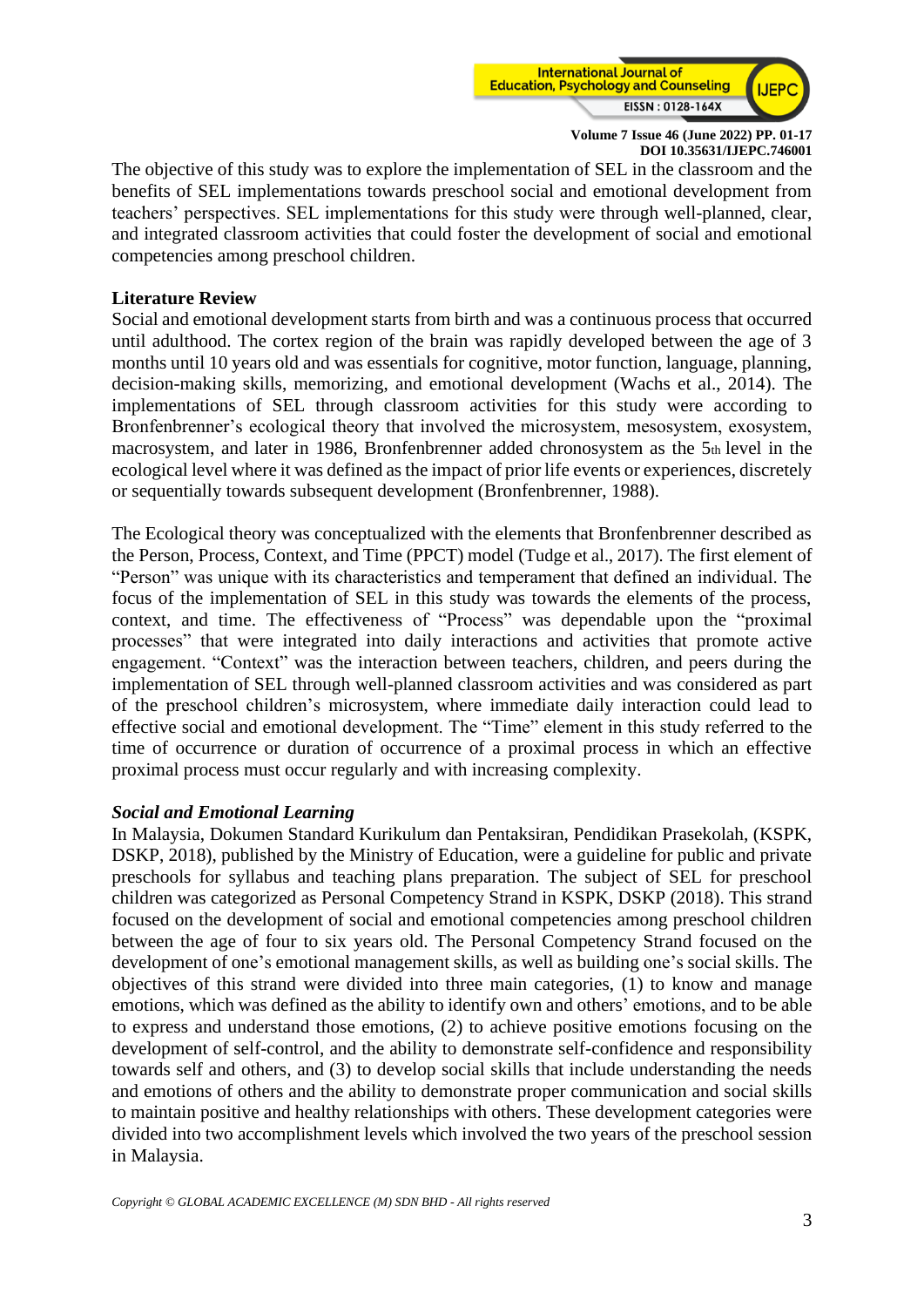

The systematic SEL approach emphasized the importance of establishing a conducive learning environment that practices SEL across classrooms setting, schools, families, and communities. It should be well designed, evidence-based and integrated with the curriculum, and practiced throughout school interactions. Effective implementation of SEL programs in both classroom and school base was dependable on the implementation of SAFE. These acronyms represent sequenced activities, active, focused, and explicit (Durlak et al. 2011, Oberle & Schonert-Reichi 2017 & CASEL 2021). Effective SEL should involve planned activities with clear and focused objectives in developing social and emotional competencies and encourage active participation and engagements. McGraw Hill Education (2017) published guidelines in integrating SEL into school days which highlight five guiding principles in helping students to master the social and emotional competencies. These guidelines were to create a nurturing environment that integrates SEL in daily interactions and classroom activities with continuous communication and children-centered instruction that empower SEL among preschool children.



# **Figure 1: Illustration of SAFE acronym based on the study by Durlak et al., 2011 and CASEL**

McGraw Hill Education (2017) published a guideline for SEL implementations as daily school activities for educators. This guideline highlighted five principles for SEL implementations to assist the educators and preschool children in social and emotional competencies development. These principles guide the teachers in delivering the SEL and the implementation of instructions in the classroom. SEL for preschool children requires the teachers to act as the primary roles of educators and facilitators. Teachers should master and be able to deliver effective SEL with the implementation of these guiding principles along with the implementation of the acronym, SAFE as stated above. The five guiding principles were listed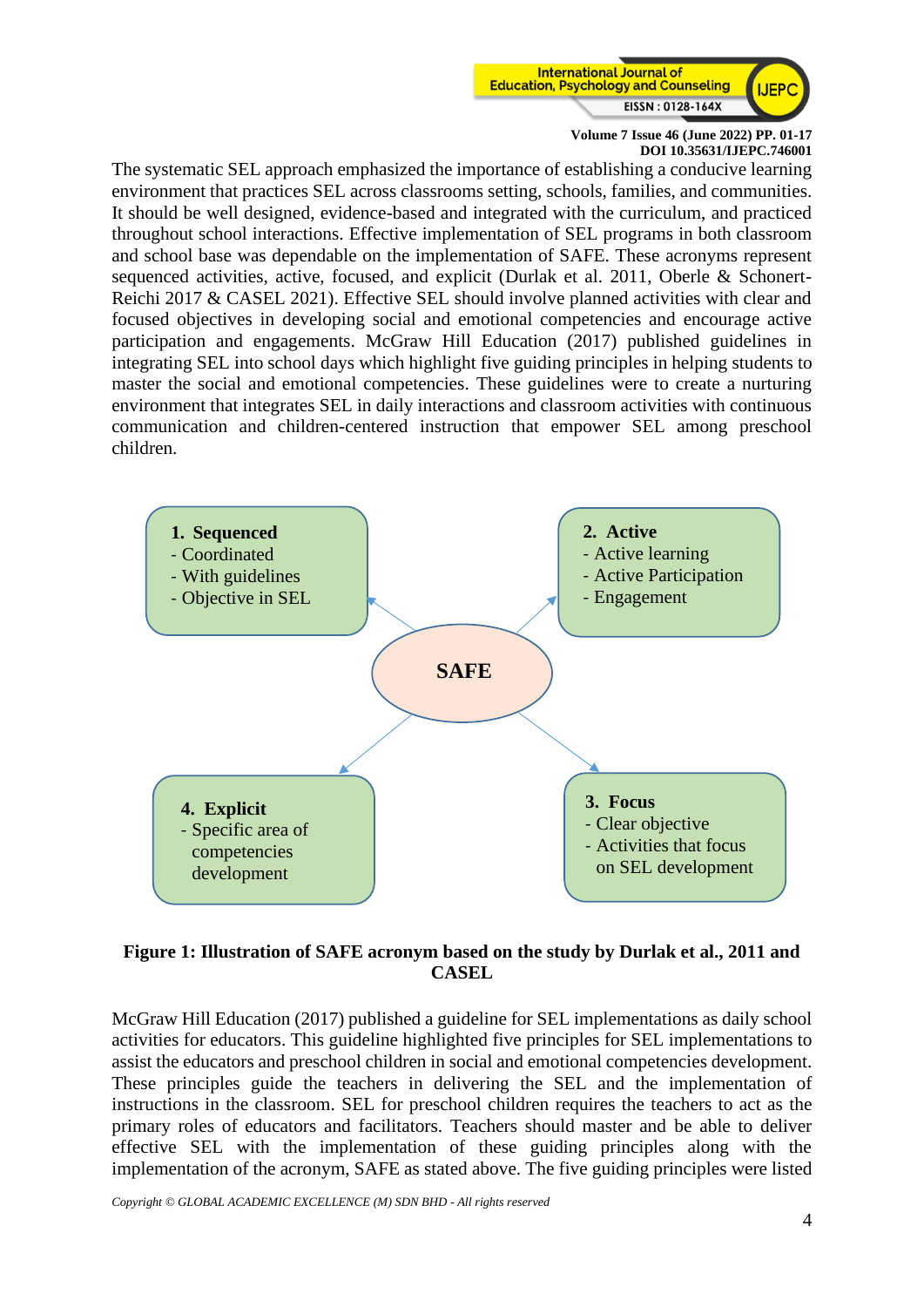

as create, integrate, communicate, instruction, and empower. Table 1 summarizes these guiding principles along with a description of each principle.

Systematic and coordinated SEL implementations should be incorporated with the diversities of approaches, clear instructions, and the application of SAFE. The teaching approaches should encourage cooperative and contextual learning and be integrated with academic curricular. These implementations could result in positive classrooms climate that supports a strong relationship between teachers and preschool children, and among peers. School-level SEL implementations involved ongoing planning and evaluations, together with continuous improvement by all members of the school community. The implementation requires active engagement and positive culture that could stimulate the feeling of belongings and respect towards others, thus promoting positive social, emotional, and academic development.

| <b>Guiding Principle</b> | <b>Description</b>                                                                                                                                                                                                                                                                                                                                                                                                                                                                                                            |
|--------------------------|-------------------------------------------------------------------------------------------------------------------------------------------------------------------------------------------------------------------------------------------------------------------------------------------------------------------------------------------------------------------------------------------------------------------------------------------------------------------------------------------------------------------------------|
| Create                   | Consciously<br>nurturing,<br>create<br>caring,<br>safe<br>and<br>environment. Strategies include, greet students by name<br>on daily basis, collaborative development of activities<br>expectations with students, rewarding positive behaviors<br>and showing respect, creating opportunities for students<br>to express or present works in multiple ways and<br>establishing school-wide anti-bullying, respecting others<br>policy while monitoring school settings which include<br>toilets, classrooms, and playground. |
| Integrate                | Integrate SEL skill development activities in daily<br>routine and academic instructions. Strategies include<br>offering diversity in learning environments, such as<br>learning layout that include indoor and outdoor setting,<br>learning approaches of play, contextual and project-<br>whilst<br>incorporating<br><b>SEL</b><br>competencies<br>based<br>development.                                                                                                                                                    |
| Communicate              | Continuous<br>communication<br>stakeholders.<br>among<br>stakeholders include<br>Potential<br>students,<br>families,<br>school<br>administration,<br>staff<br>teachers,<br>and<br>and<br>community members. Communication strategy towards<br>families is to provide SEL concepts and processes by<br>notes or activities notifications. Provides training on<br>SEL towards parents and school staff which includes<br>teachers.                                                                                             |
| Instruct                 | Provide students with specific guidance and instructions<br>rationale of learning<br>activities.<br>Give<br>in<br>SEL,<br>expectations, and model the activities by role-playing or<br>demonstrations. Provide opportunities for students to<br>apply the skills in activities and repeat the skills learned<br>in suitable activities and situations throughout the year.                                                                                                                                                    |
| Empower                  | Encourage students to take charge of their SEL<br>development. The key strategy is for teachers to believe<br>that students are intelligent and capable to learn and                                                                                                                                                                                                                                                                                                                                                          |

|  |  |  |  |  |  |  | Table 1: Five Guiding Principles of Social and Emotional Learning Implementation |  |  |  |  |  |  |  |
|--|--|--|--|--|--|--|----------------------------------------------------------------------------------|--|--|--|--|--|--|--|
|  |  |  |  |  |  |  |                                                                                  |  |  |  |  |  |  |  |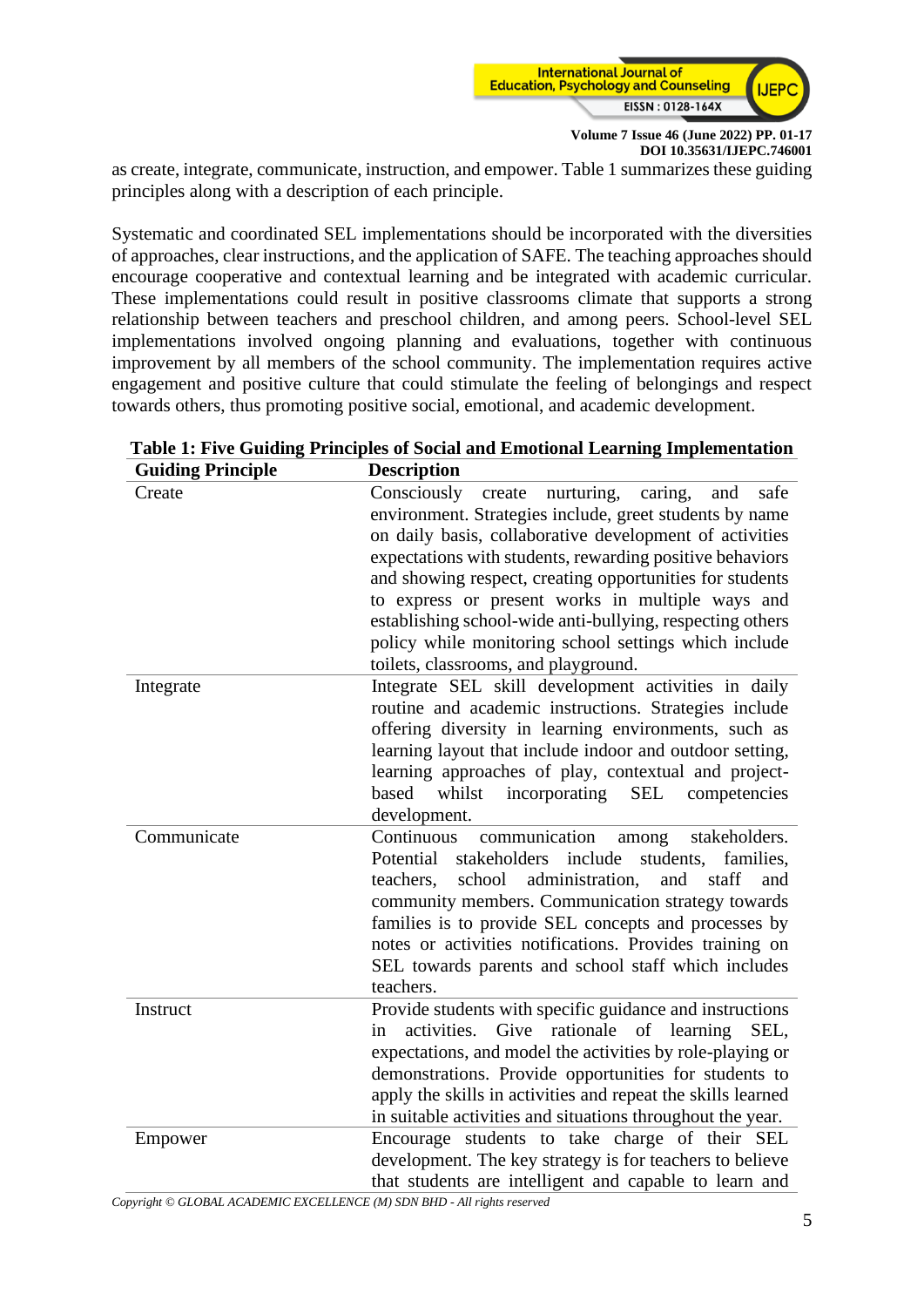

grow which later will reflect with students to believe in their capabilities. Provide feedback, accomplishments data, and discussion on their achievements. Collaboratively plan learning activities with students, where teachers act as a facilitator. Provide opportunities to safely fail and learn from failure.

Past study on effective SEL implementations reported that SEL could improve social and emotional competencies skills, attitudes, and behaviors (Durlak et al., 2011), cultivate positive traits, significantly reduce anxiety and depression, improve positive attitudes toward school (Sklad et al. 2012), reduce negative behaviors in the classroom (Larson et al., 2018), enhance interactions and relationships between peers and teachers (Kirk & Jay, 2018). Several studies also reported on the effectiveness of SEL in improving academic achievement (Durlak et al. 2011 & Sklad et al. 2012). A follow-up study on SEL implementations by Taylor et al. (2017) highlighted the long-term impact of SEL implementations should involve the participation of schools, families, and communities. Systematic, objective-oriented with clear goals for social and emotional competence developmental interventions have been shown to improve emotional and social competence that includes cooperation, with a significant decrease in the display of negative emotions and challenging behaviors (Mondi et al. 2021).

### **Methodologies**

This study adopted a qualitative single instrumental case study design that focused on the SEL implementations in preschool classrooms. The population of this study involved private preschool teachers that were registered under the Ministry of Education in Malaysia. Private preschools were chosen because of the diversities in teachers' educational backgrounds and teaching experiences. The diversities in preschool teachers' skills will be evaluated to understand the impact of these elements towards lessons, activities management, and implementations approaches. The SEL implementations in this study involved two preschool classes with the participation of 4 preschool teachers. The participated preschool teachers for this study meet the minimum educational requirements as published by Malaysia's Ministry of Education. The implementations of the intervention were managed by the respective preschool teachers who participated in this study, for at least twelve weeks on daily basis with a duration of at least 30 minutes per day. Table 2 below illustrated the example of SEL implementation integrated with the academic lesson and active activities.

| Table 2: Example of SEL Implementation Plan |                                                                                                                                                                                                                                                                    |  |  |  |  |  |  |  |
|---------------------------------------------|--------------------------------------------------------------------------------------------------------------------------------------------------------------------------------------------------------------------------------------------------------------------|--|--|--|--|--|--|--|
| <b>Academic Subject</b>                     | <b>Description</b>                                                                                                                                                                                                                                                 |  |  |  |  |  |  |  |
| Literacy                                    | SEL:                                                                                                                                                                                                                                                               |  |  |  |  |  |  |  |
|                                             | Divide children into small groups to provide<br>opportunities for children to develop social and<br>emotional competencies with Continuous instructions,<br>communication, and encouragement from teachers.<br>Active activities:<br>• Paper crumpling and tearing |  |  |  |  |  |  |  |
|                                             | • Activities with leaves, flour, playdough and create                                                                                                                                                                                                              |  |  |  |  |  |  |  |
|                                             | words                                                                                                                                                                                                                                                              |  |  |  |  |  |  |  |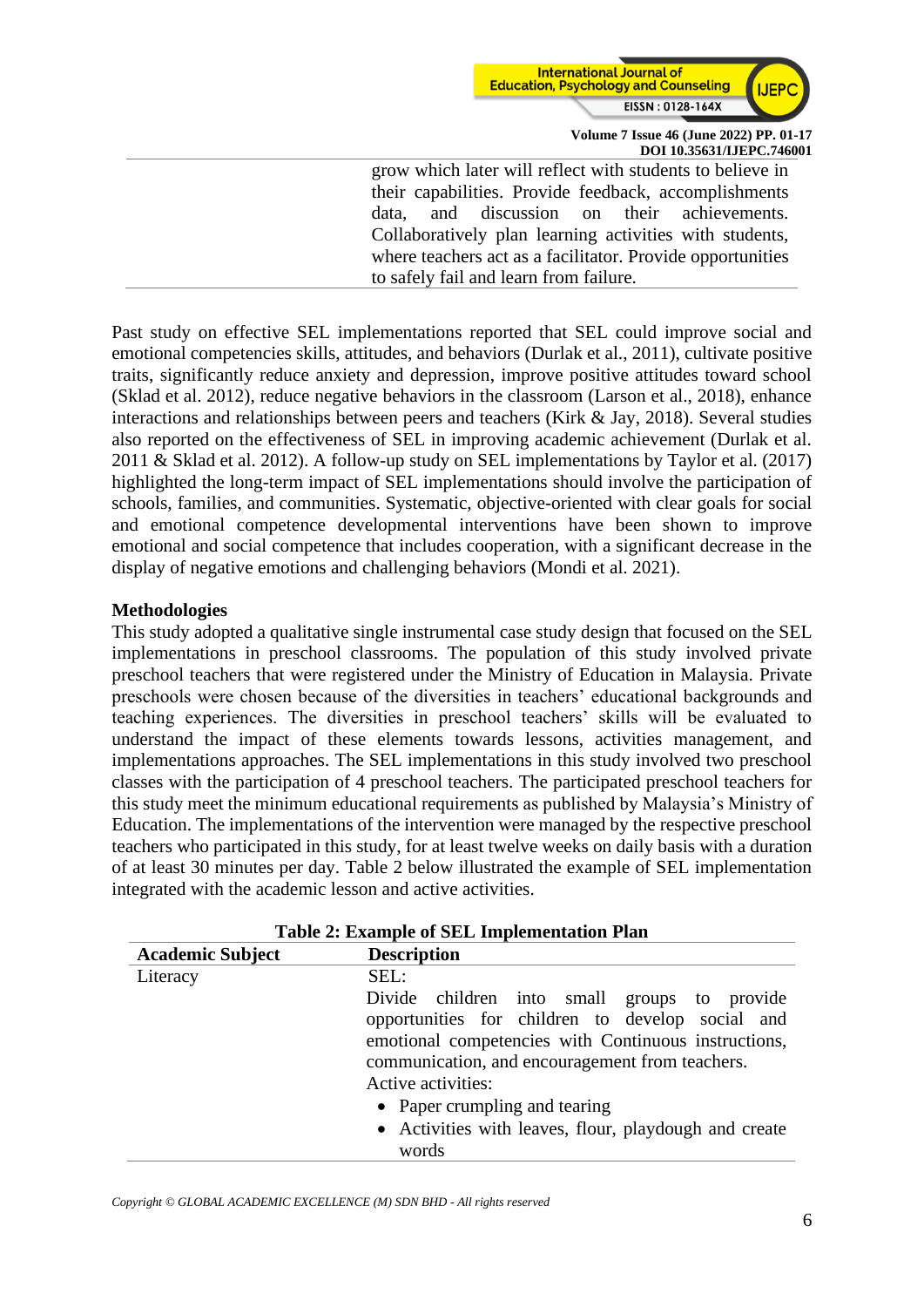**International Journal of Education, Psychology and Counseling** LIER EISSN: 0128-164X

> **Volume 7 Issue 46 (June 2022) PP. 01-17 DOI 10.35631/IJEPC.746001**

| Mathematics     | SEL:                                                    |  |  |  |  |  |  |  |  |
|-----------------|---------------------------------------------------------|--|--|--|--|--|--|--|--|
|                 | Divide children into small groups to provide            |  |  |  |  |  |  |  |  |
|                 | opportunities for children to develop social and        |  |  |  |  |  |  |  |  |
|                 | emotional competencies with Continuous instructions     |  |  |  |  |  |  |  |  |
|                 | and encouragement from teachers.                        |  |  |  |  |  |  |  |  |
|                 | Active activities:                                      |  |  |  |  |  |  |  |  |
|                 | • Hopscotch game and number recognition or<br>addition  |  |  |  |  |  |  |  |  |
|                 | Jumping on trampoline and ball throwing for<br>counting |  |  |  |  |  |  |  |  |
|                 | • Make shapes using playdoh                             |  |  |  |  |  |  |  |  |
| Science         | SEL:                                                    |  |  |  |  |  |  |  |  |
|                 | Divide children into small groups to provide            |  |  |  |  |  |  |  |  |
|                 | opportunities for children to develop social and        |  |  |  |  |  |  |  |  |
|                 | emotional competencies                                  |  |  |  |  |  |  |  |  |
|                 | Active activities:                                      |  |  |  |  |  |  |  |  |
|                 | • Food tasting-sweet, bitter, sour, etc.                |  |  |  |  |  |  |  |  |
|                 | Smell different items – flowers, fruits, coffee.        |  |  |  |  |  |  |  |  |
| Religious Study | SEL:                                                    |  |  |  |  |  |  |  |  |
|                 | instructions, communications,<br>Continuous<br>and      |  |  |  |  |  |  |  |  |
|                 | encouragement from teachers                             |  |  |  |  |  |  |  |  |
|                 | Active activities:                                      |  |  |  |  |  |  |  |  |
|                 | Nature walks to know The Creator                        |  |  |  |  |  |  |  |  |
|                 | Prayer movements                                        |  |  |  |  |  |  |  |  |

The data collection method for this study involved the participation of 4 preschool teachers through semi-structured interviews sessions that were conducted separately for each participant. The interview questions include the elements of observation where it could describe the preschool children's achievements from the teachers' perspective. The interview sessions were aimed to collect information on teachers' background in education and teaching experiences, their preliminary knowledge on the topic of SEL and social and emotional competencies development, and later to obtain their experiences, perspectives, and opinions on the implementations of SEL in the classroom and their perceptions towards the outcome from the implementations. The interview protocol consists of a demographic form and seven openended questions that were developed to anticipate participants in expressing their experience and perception. The questions in the teachers' interview instrument followed guidelines from a similar study on teachers' perception in SEL by Youngblood (2015), and Humphries et al. (2018).

The interview sessions were conducted in different sessions for each teacher and lasted for approximately 40 minutes. A demographic form was provided to record teachers' consent and basic information on their educational backgrounds and teaching experiences. Interview data were recorded with a voice recording device and transcribed using Transcribe software. Interview transcriptions were analyzed with the aid of Nvivo software.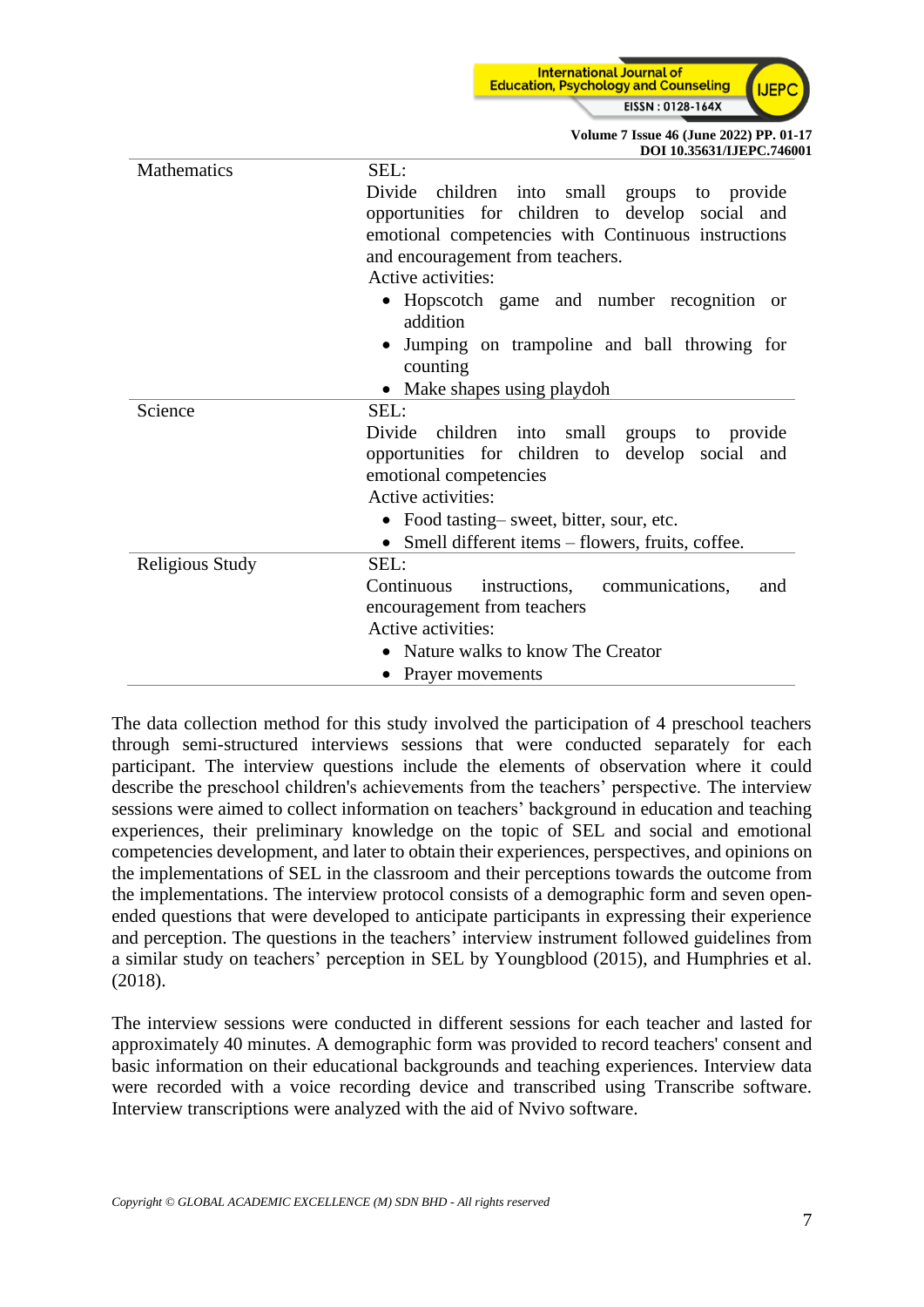

### *Data Analysis*

Interview data were analyzed with the adaptation of the six steps of thematic analysis introduced by Braun and Clark in 2006. This systematic approach contained six analysis phases, (1) data familiarisation, (2) generating initial codes, (3) searching for themes, (4) reviewing the themes, (5) defining and naming themes, and (6) producing the report.

### *Phase 1: Data Familiarisation*

Interview recordings were transcribed and manually checked, and the files were saved separately for each participant.

#### *Phase 2: Generating Initial Codes*

This process required the steps of data familiarisation by reading through the dataset and highlighting the content of interest and coding it as a content key-note. Codes were used to identify the data that is significant and appears meaningful for a researcher (Braun & Clarke, 2016). The codes were generated with the aid of NVIVO. Table 3 below shows examples of codes generated.

**Table 3: Example of Codes Generated.**

| Table 5: Example of Codes Generated. |  |  |  |  |  |  |  |  |  |  |
|--------------------------------------|--|--|--|--|--|--|--|--|--|--|
| Codes                                |  |  |  |  |  |  |  |  |  |  |
|                                      |  |  |  |  |  |  |  |  |  |  |
|                                      |  |  |  |  |  |  |  |  |  |  |
| Impact of training                   |  |  |  |  |  |  |  |  |  |  |
|                                      |  |  |  |  |  |  |  |  |  |  |
|                                      |  |  |  |  |  |  |  |  |  |  |
|                                      |  |  |  |  |  |  |  |  |  |  |
|                                      |  |  |  |  |  |  |  |  |  |  |
| <sub>on</sub>                        |  |  |  |  |  |  |  |  |  |  |
|                                      |  |  |  |  |  |  |  |  |  |  |
|                                      |  |  |  |  |  |  |  |  |  |  |
| Lesson management                    |  |  |  |  |  |  |  |  |  |  |
|                                      |  |  |  |  |  |  |  |  |  |  |
|                                      |  |  |  |  |  |  |  |  |  |  |
|                                      |  |  |  |  |  |  |  |  |  |  |

#### *Phase 3: Searching for Themes*

This phase involved the steps of analysis and exploration of the dataset in a comprehensive view of possible potential themes that might emerge (Braun & Clarke, 2006, Kiger & Varpio, 2020). This process involved coded data being reviewed to identify similarities, connections, and overlapping between codes across the dataset. The themes were generated according to the generated codes and their description to illustrate the content of the dataset. These processes were done with the aid of Nvivo to minimize mistakes and to allow the researcher to have a broader view on data content, codes directions and to analyze the dataset, codes, and themes systematically. Figure 2 illustrated the initial themes generated from the teachers' interview dataset.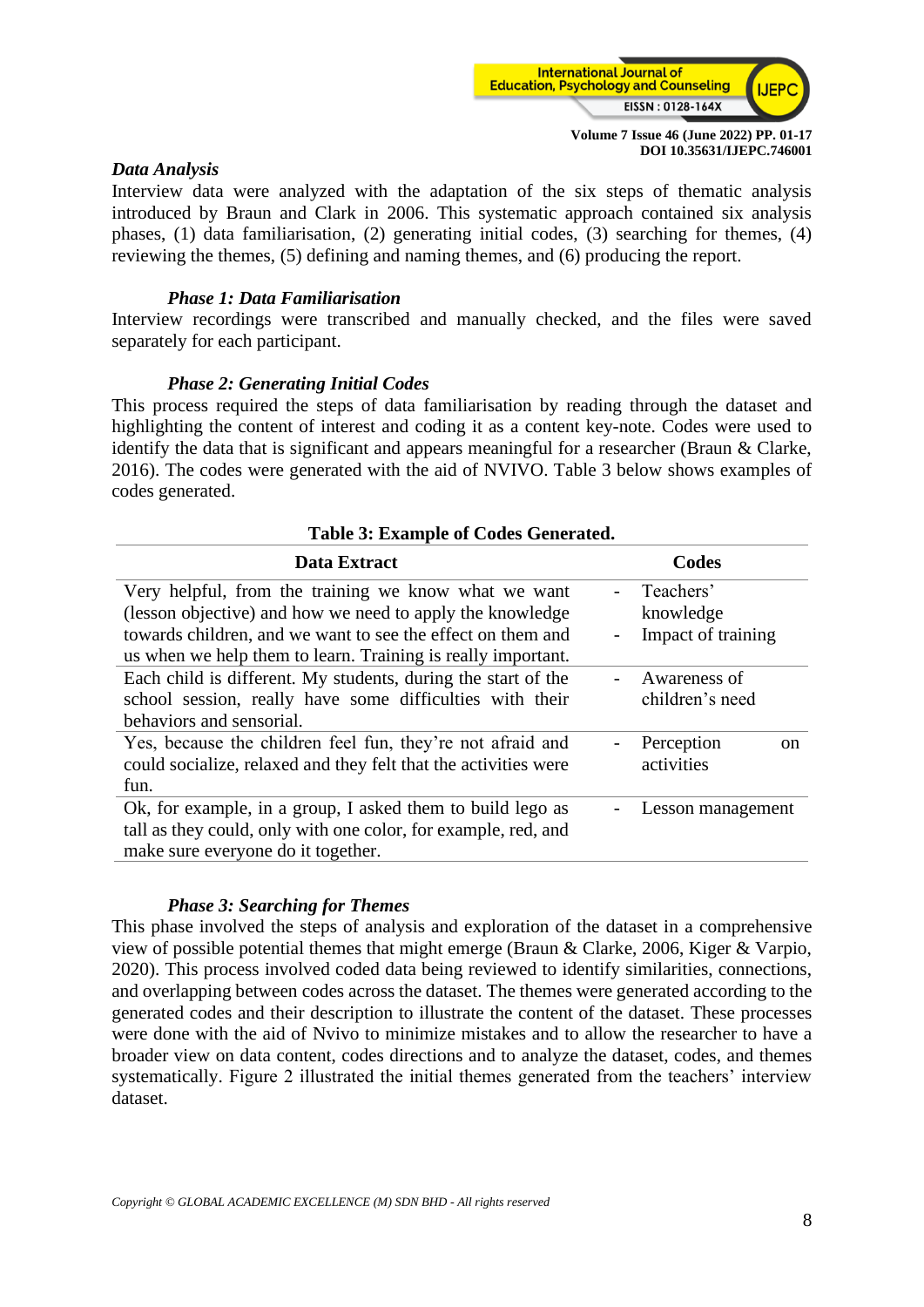



**Figure 2: Illustration of The Initial Themes**

#### *Phase 4: Reviewing Themes*

Phase 4 involved two-level analytic processes of reviewing and refining the theme. The first analytic level involved the codes to be reviewed and analyzed, with the purpose to ensure that the codes description and the content fit the theme. The first process was done concerning the content of the coded data. The second process was similar to the first but the analysis involved the whole dataset (Braun & Clarke, 2006). There were two main themes generated that described the teachers' knowledge and the impact of SEL implementations on preschool children. The first theme described the content on teachers' awareness and lesson management, while the second theme discussed the outcome of the implementations towards the preschool children's development from teachers' perspectives. Figure 3 illustrated the themes and subthemes generated after the two-level of the phase 4 analysis process.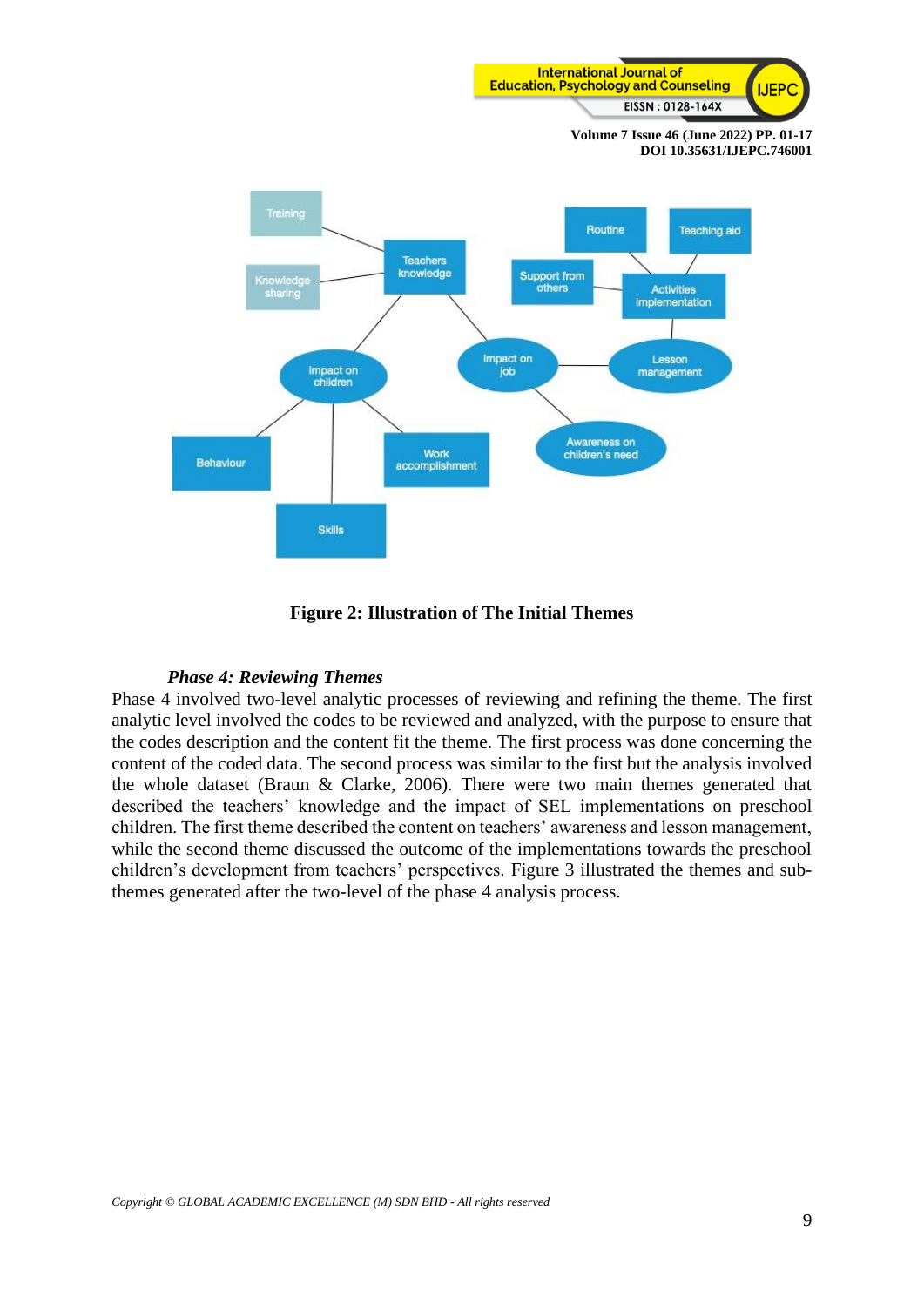

**Figure 3: Themes and Sub-Themes After the Phase 4 Analysis Process.**

# *Phase 5: Defining and Naming Themes*

The phase 5 analysis process involved the themes generated in phase 4 to be further refined and defined by clarifying the direction and content of each theme and overall themes. This process should be carried out according to the research question to ensure that the themes were not repeated and overlapped (Braun & Clarke, 2006). A good thematic analysis involved themes that were related but did not overlap and were not repetitive, where, ideally themes should focus on one perspective. This process involved a narrative explanation on each theme directly related and explained the research questions (Braun & Clarke, 2012). The narrative explanation of a theme should provide unique points, and contribute to the overall understanding of the data and connect with other themes of the analysis (Kiger & Varpio, 2020), and illustrate the direction of the themes (Braun & Clarke, 2012).

### *Phase 6: Producing the Report*

A report should provide a convincing description of a research study and should describe the analytical process and the findings of the analysis (Braun & Clarke, 2012). The report should provide logical, rational, and interesting interpretations of the dataset based on themes generated and should answer the research questions (Braun & Clarke, 2006).

### **Results**

The findings of this study will be discussed according to the final themes generated in the relevance of research objectives. Figure 4 below, illustrated the final themes generated for this study after 5 phases of the analysis process. Two main themes were generated from the data collected in teachers' interviews that could explain teachers' perspectives on SEL implementations in preschool classrooms. The first theme was teacher's knowledge, which consists of two subthemes of lesson management and awareness of children's needs. The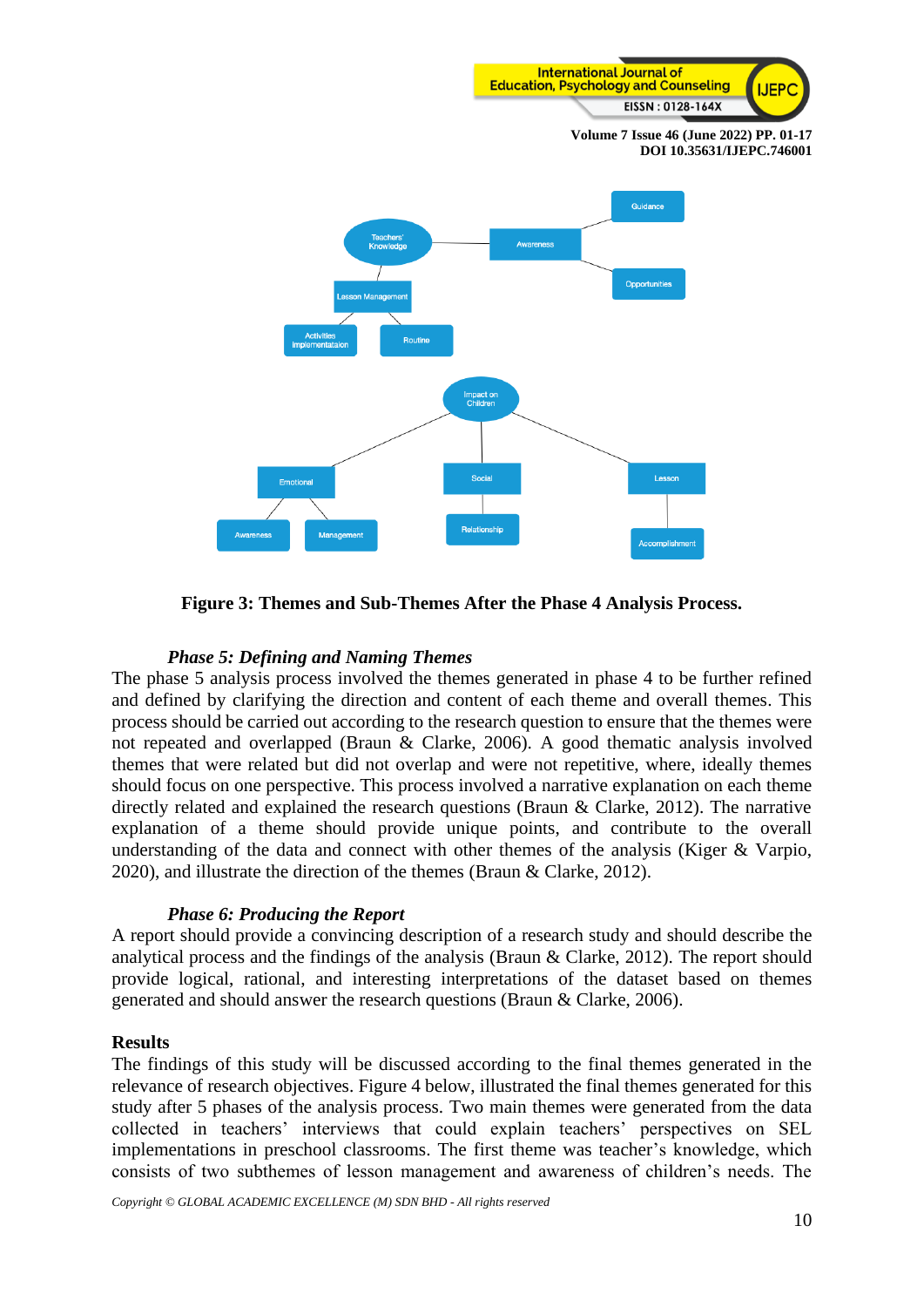

second theme of children's outcome focused on the benefit of SEL towards children and the theme was divided into 3 subthemes of emotional, social, and lesson.



**Figure 4: Finalized Themes for This Study**

# *Teacher's Knowledge*

Data on teachers' knowledge were divided into classroom lesson management and their ability to observe preschool children's needs. Demographic data on the participants showed diversities in teachers' educational backgrounds and teaching experiences, and these conditions were expected and included in the discussion. Interview data showed that the teachers were given opportunities to attend training and the preschool management organized internal series of training sessions and encouraged knowledge sharing sessions between teachers. Teachers' training and the possession of content and pedagogical knowledge, and relevant teaching skills were important towards achieving effective teachings and learning processes in the classroom (Kim et al. 2019, Bourdesa 2016, Sirait 2016, Burroughs et al. 2019 and Dange 2020). Knowledge sharing sessions encourage teachers' collaboration that could support learning opportunities which later equipped the teachers with the knowledge and capability for them to work effectively and independently (Kolleck, 2019).

Findings on lesson management subtheme highlighted teachers' ability in creating a conducive learning environment for preschool children to practice their social and emotional skills with the implementation of routines, teachers' support in both instructional and emotional domains, and the creation of situations that encouraged engagement through opportunities for the preschool children to work in groups and to assist their friends. This subtheme described planned lessons and classroom activities that were according to the syllabus. Interview excerpts described that the lessons and SEL implementations were conducted through exploration of environments that allow children to participate and engage with peers, teaching materials, and classroom environment of indoor or outdoor settings. The physical environment could maximize social and emotional support through guided and planned interactions and engagements (Kirk & Jay, 2018), and effective SEL implementations required both instructional support and opportunities to practice the skills (McClelland et al., 2017).

Teachers' awareness of children's needs described teachers' skills in observing and evaluating children's needs which later could be translated into their lesson directions that include lesson objectives and lesson approaches. This subtheme illustrated the implementation of teachers' knowledge in term of unplanned classroom situations that requires the teachers to perform extensive observation, and teachers' ability to be flexible with their lesson and classroom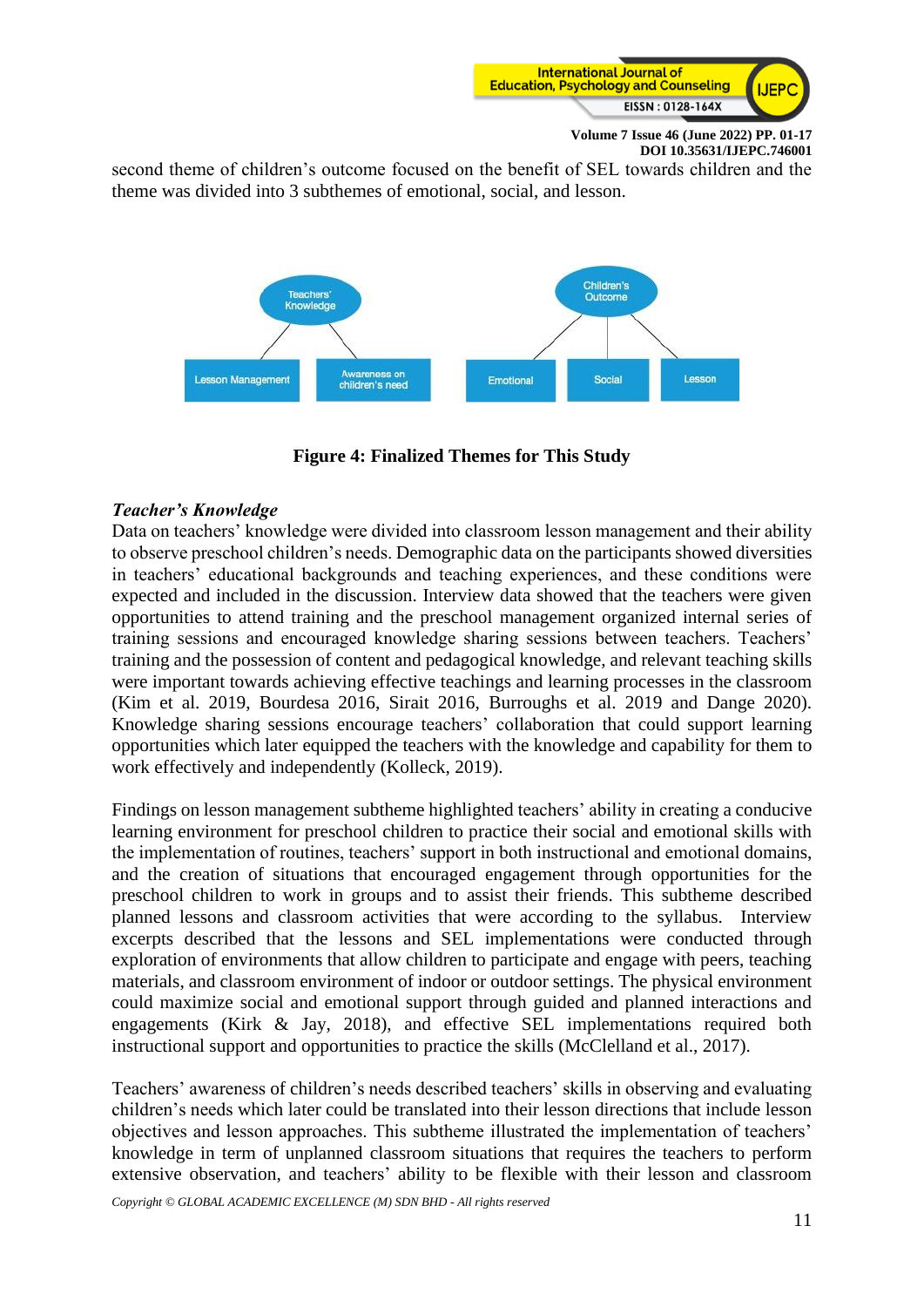

management. Interview excerpts described teachers' ability to adapt and replanned their lessons according to the classroom situation and children's developmental level. Teachers' abilities and knowledge in their professional field, contents, and pedagogical matters could directly impact students' achievement (Sirait, 2016), and teachers' experience, professional knowledge, and teachers that create opportunities for students to learn might directly associate with students' achievement (Burrough et al., 2019). A pedagogical decision by teachers in lesson management requires teachers' ability in analysing and evaluating the learning process and the ability to link their knowledge of the content with the process (Guerriero, 2014).

### *Children's Outcome*

The second theme generated from the analysis was children's outcomes. The findings on this theme will be discussed in three subthemes of the impact of SEL implementations on children's emotional, social, and lesson. Data excerpts on teachers' perceptions towards the benefit of SEL implementations in terms of emotional development reported on positive emotional management and acknowledgment of others' emotional needs. Several studies reported on improvement in social and emotional skills after the SEL implementations (Taylor et al. 2017, Begg & Olson 2020), the latter study also reported on reduced anxiousness towards teachers and peers after SEL implementations. Teachers' interview data excerpts for this study reported on the same findings that could be concluded as SEL implementations provide assurance and guidance that could contribute to improving anxiety levels among preschool children that resulted in readiness to participate in classroom activities.

Teachers' perspectives on the second subthemes of social development reported that preschool children show positive improvements in social adaptation and relationships with others. Improvements were also noticeable in terms of engagement with others, the ability to initiate conversation, and the ability to maintain positive relationships with teachers and peers. The ability in managing own emotions and to appropriately express emotions would directly benefit oneself and the overall learning environment in the classroom (Larson et al., 2018). It could be summarized that personal achievement in emotional competencies could positively affect one's social competencies thus benefit others.

Interview data on children's outcome in terms of lesson described positive attitudes towards lesson, with the term of being enjoyed and motivated. The data also reported on active participation, increased confidence in the classroom, the ability for the preschool children to understand the lesson, and the ability to provide feedback. SEL implementation according to guidelines highlighted by McGraw Hill Education (2017) could create a conducive learning environment that supports preschool children's developmental needs especially in social and emotional competencies, and learning should include interaction with others, hands-on experience, the object set for exploration, and continuous feedback and guidance (Darling-Hammond et al., 2020).

### **Discussion**

The implementation of effective SEL in preschool classrooms requires the possession of knowledge and understanding of the subject and content among preschool teachers. In addition to knowledge, observation skills and the ability to positively react towards classroom situations and needs were additional qualities that were essential in creating a conducive learning environment that could benefit the learning process. Guerriero (2014) described teachers' role as a learning specialist with qualities that include knowledge in content, ability to adapt with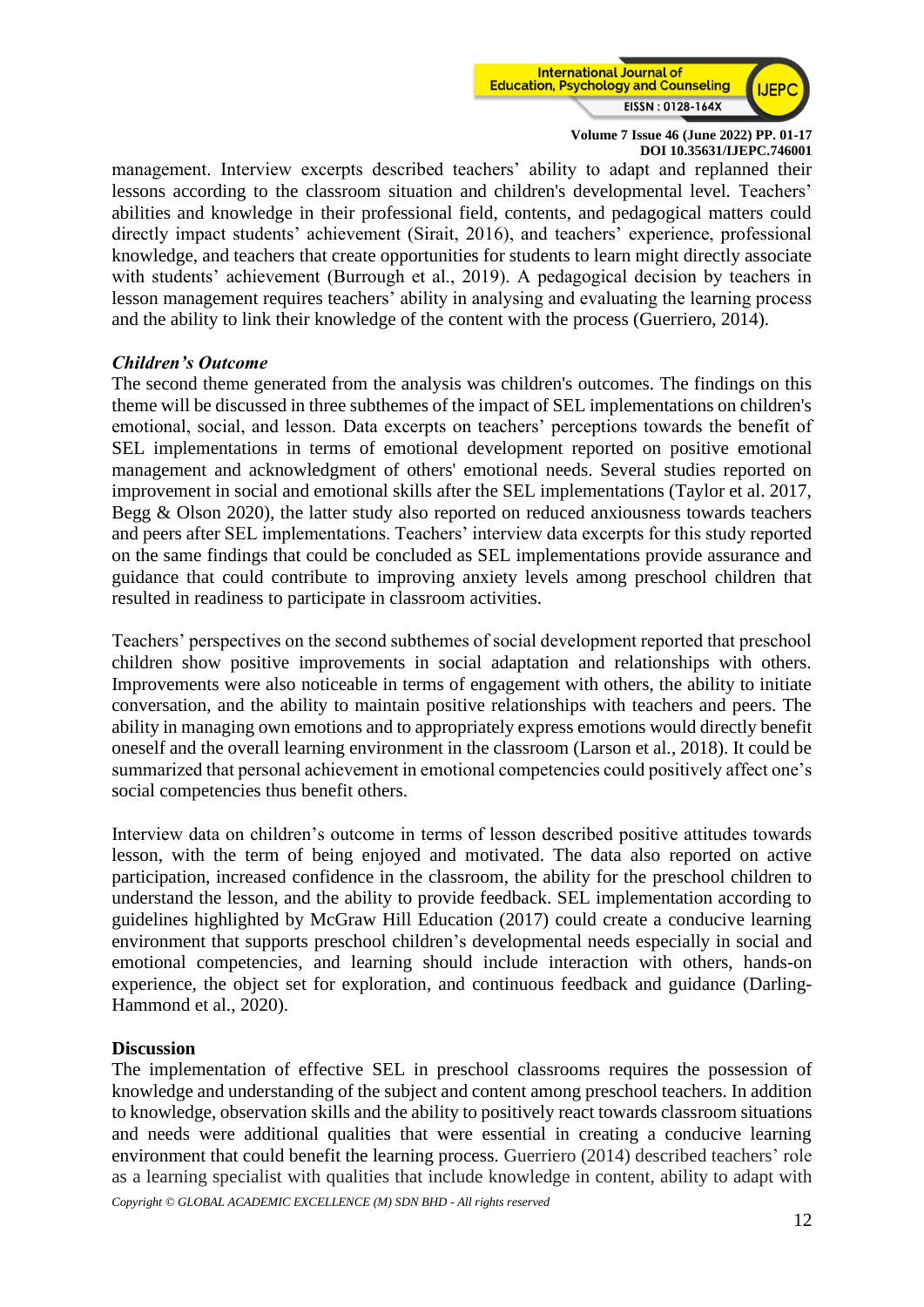

diverse learners, ability to apply problem-solving strategies, ability to observe classroom events, sensitivity towards context, and demonstrate respect for students.

Teachers' training and knowledge sharing sessions were essentials for teachers to obtain knowledge in content and pedagogical approaches. School management plays a vital role in providing opportunities for teachers to attend training and internally organized knowledgesharing sessions better education quality. Teachers' training content should include theories, approaches, methods, and skills that were relevant to 21st-century learning that could encourage the process of critical thinking through the process of scaffolding (Kim et al., 2019). Diversities in teachers' educational backgrounds and teaching experiences could be balanced and equalized through periodic and systematic training and knowledge sharing sessions.

Other factors that were essential towards effective SEL implementations require the school management to support with the provision of suitable classroom settings, facilities, materials, and teaching aids for SEL implementations in the classroom and throughout the school environment. Intimate classroom setting with suitable teachers to children ratio allowed teachers to personalized learning strategies and to work together with preschool children and develop routines and practices that could cater to children's needs. A smaller classroom setting allowed teachers to closely observe preschool children's behaviors, thus allowing teachers to effectively implement the lesson and activities.

The findings of this study highlighted the benefits of SEL towards preschool children's development where it was reported to positively encourage social and emotional development, attitude, behaviors and increase academic achievements and work completions. Therefore, the development of SEL training modules for teachers and teaching modules that encourage the implementation of SEL should be considered by the preschool curricular unit in the Ministry of Education, Malaysia. These modules could assist teachers in terms of SEL implementations in the classroom and could emphasize the importance and benefits of SEL towards children's development.

### **Conclusion**

This study reported on teachers' positive perception in the implementation of SEL that could benefit the preschool children socially, emotionally and further assist the children with their lesson. The elements of environment and engagement were considered as the key to effective SEL implementations. The possession of teachers' knowledge in both content and pedagogical allowed the teachers to create rich learning environments that support children's development. The rich environment of learning was according to and consistent with constructive theories in education, encouraging learning with meaningful sources, nurturing students developmental growth especially in social and emotional competencies that includes responsibility, decision making, and initiative, creating situations that encourage collaborative learning, integrating lesson with activities that assist with the skills and creativity, and continuous assessment and observations on students' performance (Grabinger & Dunlap, 1998). Engagement and participation involved active and meaningful interaction between preschool children, peers, and teachers. Strategies in effective classroom management include routines, explanations on rules, and expectations, with clear instructions and procedures that could increase students' engagement (Franklin & Harrington, 2019). SEL implementations integrated with lessons should include proactive activities and an environment that induced an exciting and meaningful experience that could encourage engagement and interactions.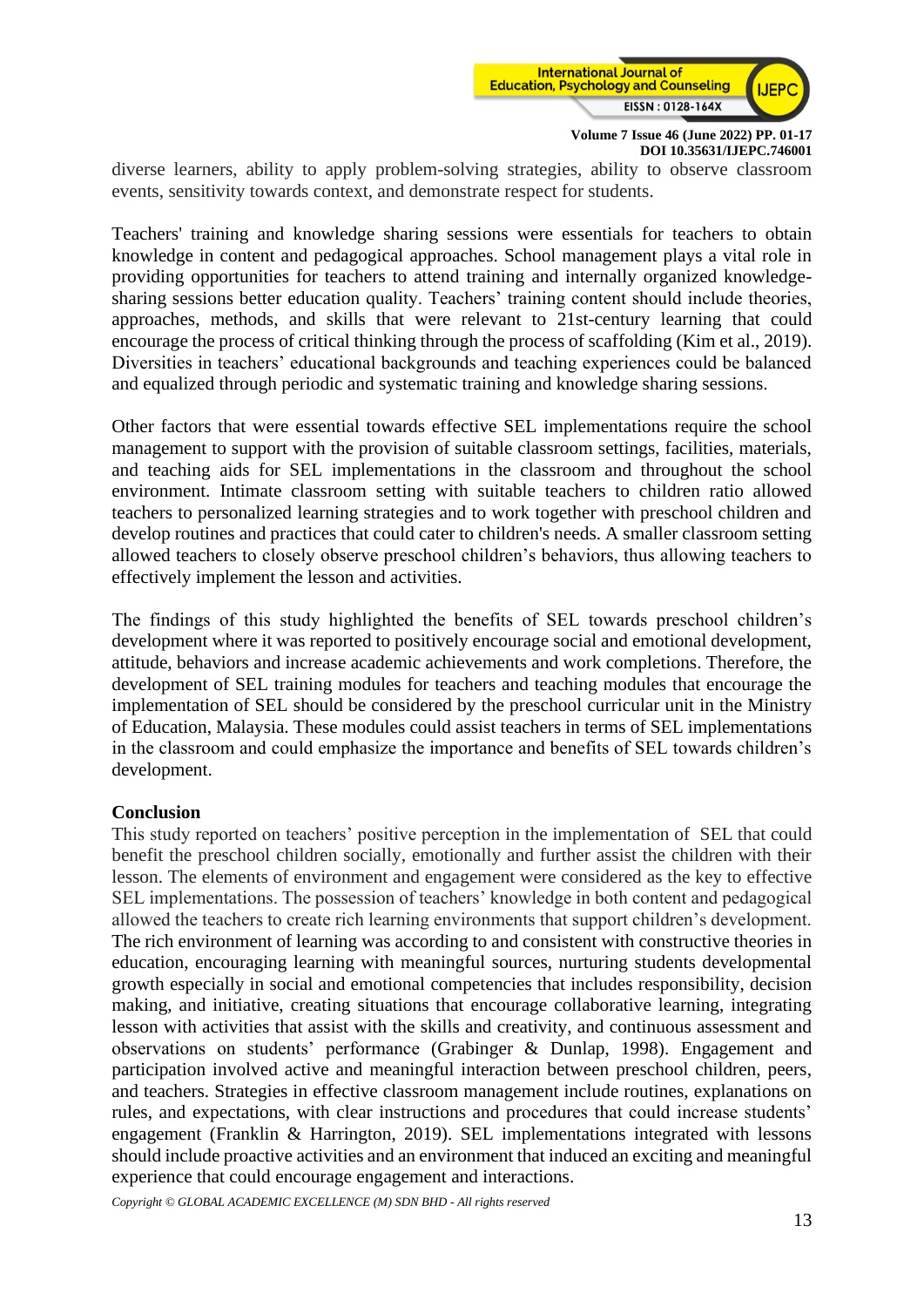

The result of this study and several previous studies showed that SEL could positively impact children's well-being, socially and emotionally. This result tallies with a study by Hamzah and Abdullah (2020) that reported on improved social and emotional competencies among children through the implementation of social and emotional learning, and it was highlighted that the students were provided with the opportunities to collaborate and engage through social and emotional learning approaches. However, structured SEL implementations that were well planned with clear objectives and according to recommendations from previous studies were needed to ensure its effectiveness.

### **Acknowledgments**

This study was performed with the support of all participants and the Faculty of Education, University Malaya.

# **References**

- Ahmed, I., Hamzah, A. B., & Abdullah, M. N. L. Y. B. (2020). Effect of Social and Emotional Learning Approach on Students' Social-Emotional Competence. International Journal of Instruction, 13(4), 663-676. https://doi.org/10.29333/iji.2020.13441a
- Al Yahmady, H. H., & Saleh, S. A. (2013). Using Nvivo for Data Analysis in Qualitative Research. *International Interdisciplinary Journal of Education*. Volume 2, Issue 2.
- Ali, R., Y., Badusah, J., Alias, A., & Said, R. (2017). Keprihatinan Guru terhadap Pendekatan Belajar melalui Bermain dalam Pengajaran Bahasa Malaysia berdasarkan Model Penerimaan Berasaskan Keprihatinan*. Journal of Advanced Research in Social and Behavioural Sciences*. *Volume 6, Issue 1*:31-40.
- Ashiabi, G. S., & O'Neal, K. K. (2015). Child Social Development in Context: An Examination of Some Propositions in Bronfenbrenner's Bioecological Theory*. SAGE Open 5*(2), 2158244015590840.
- Beggs, A., & Olson, S. (2020). The Effects of Social-Emotional Learning and Teacher Relationships on Middle School Student Well-Being. *Sophia, the St. Catherine University repository website*:<https://sophia.stkate.edu/maed/376>
- Berk, L. E., (2013). Child Development. 9<sup>th</sup> Edition Pearson Education. New Jersey, United States of America.
- Bourdesa, N. (2016). The Importance of Teachers' Training Programs and Professional Development in the Algerian Educational Context: Toward Informed and Effective Teaching Practices. *<https://www.researchgate.net/publication/309430087>*
- Braun, V., & Clarke, V. (2012). Chapter 4: Thematic Analysis. APA Handbook of Research Method in Psychology: Vol. 2. *Research Designs, H Cooper. American Psychological Association.*
- Braun, V., & Clarke, V. (2006). Using thematic analysis in psychology. *Qualitative Research in Psychology. 3:*77-101. 10.1191/1478088706qp063oa
- Bronfenbrenner, U. (1977). Toward an Experimental Ecology of Human Development. *Cornell University, American Psychologist Journal*.
- Bronfenbrenner, U. (1988). Interacting systems in human development. Research paradigms: Present and future. *Persons in context: Developmental processes, 2*:25-49.
- Building Social and Emotional Learning into the School Day: Five Guiding Principal (2017). *Applied Learning Science division of McGraw-Hill Education.*
- Burroughs, N., Gardner, J., Lee, Y., Guo, S., Touitou, I., Jansen, K., & Schmidt, W. (2019). Teaching for Excellence and Equity Analysing Teacher Characteristics, Behaviours and Student Outcomes with TIMSS. *IEA Research for Education. Volume 6*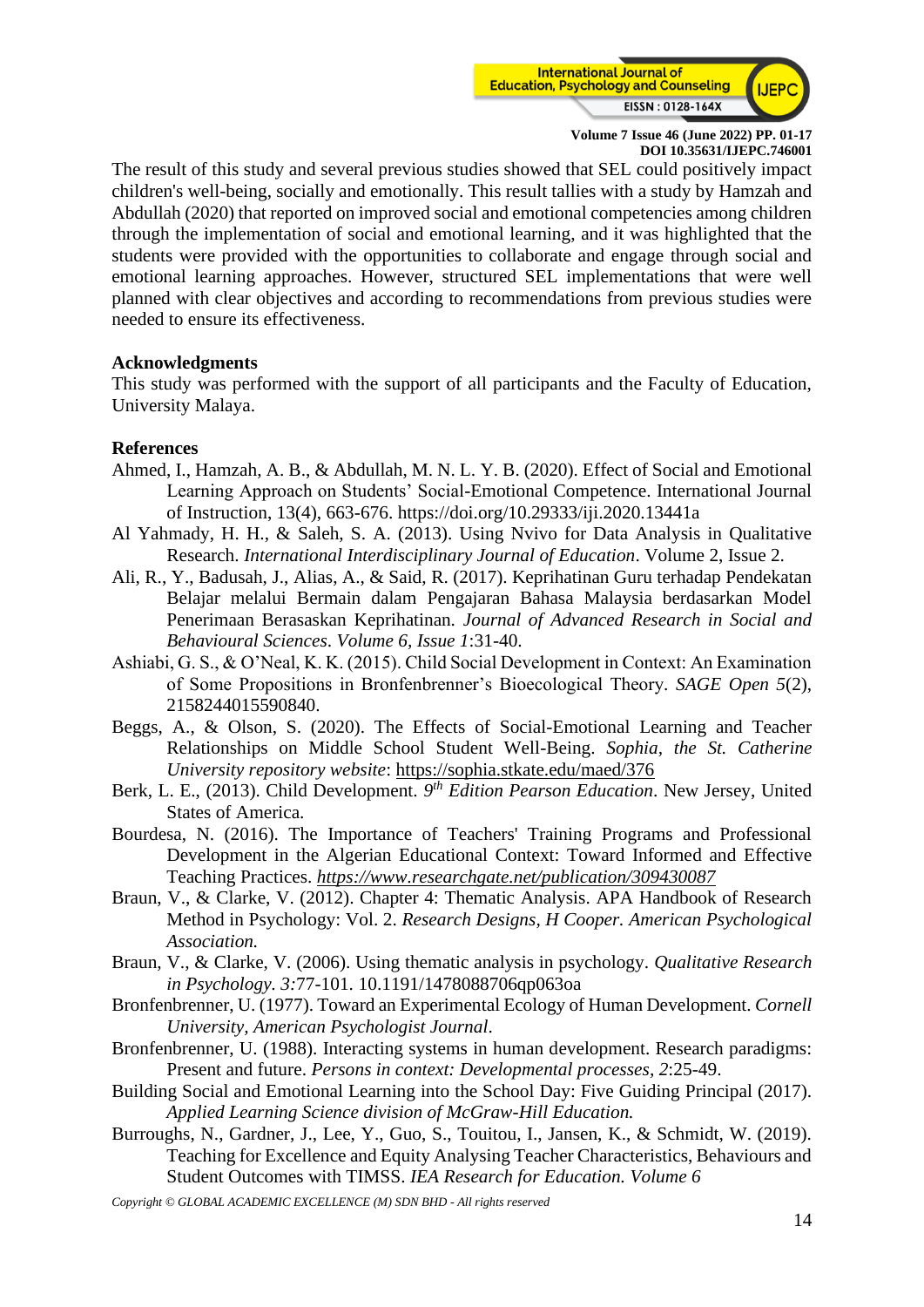

- Collaborative for Academic, Social, and Emotional Learning (CASEL). (2021). Five Core Competencies of Social and Emotional Learning. *Chicago. Author. Downloaded from <http://www.casel.org/core-competencies/>*
- Curriculum Development Division (2017). Dokumen Standard Kurikulum dan Pentaksiran (DSKP), Pendidikan Prasekolah, Kurikulum Bersepadu Prasekolah Kebangsaan (KSPK) revision 2017. *Putrajaya, Malaysia: Ministry of Education Malaysia, 2018.*
- Dange, J. K. (2020). Role of Teacher Training Program in Enhancing Quality Education. *International Journal of Education, Culture and Society*, *5*(6), 137.
- Darling-Hammond, L., Flook, L., Cook-Harvey, C., Barron, B., & Osher, D. (2020). Implications for Educational Practice of the Science of Learning and Development. *Applied Developmental Science, 24*:2, 97-140, DOI: 10.1080/10888691.2018.1537791
- Durlak, J. A., Weissberg, R. P., Dymnicki, A. B., Taylor, R. D., & Schellinger, K. B. (2011). The Impact of Enhancing Students' Social and Emotional Learning: A Meta-Analysis of School-Based Universal Interventions. *Child Development*, Volume 82-1, 405-432.
- Elias, M. J. (2004). The Connection between Social-Emotional Learning and Learning Disabilities: Implications for Intervention. *Learning Disability Quarterly* Vol 27.
- Elias, M. J., Zins, J. E., Weissberg, P., Frey, K. S., Greenberg, M. T., Haynes, N. M., Kessler, R., Schwab-Stone, M. E., & Shriver, T. P. (1997). Promoting Social and Emotional Learning: Guidelines for Educators. *Association and Supervision of Curriculum Development*, Virginia, USA.
- Franklin, H., & Harrington, I. (2019). A Review into Effective Classroom Management and Strategies for Student Engagement: Teacher and Student Roles in Today's Classrooms. *Journal of Education and Training Studies*. 7. 1. 10.11114/jets.v7i12.4491.
- Gill, K., & Jenny, J. (2018). Supporting Kindergarten Children's Social and Emotional Development: Examining the Synergetic Role of Environments, Play, and Relationships. *Journal of Research in Childhood Education*, 32:4, 472-485, DOI: 10.1080/02568543.2018.1495671
- Grabinger, R., & Dunlap, J. (1998). Rich Environments for Active Learning: a Definition. *Association for Learning Technology Journal*. 3. DOI:10.1080/0968776950030202.
- Grigoropoulos, J. E. (2020). How Can Manifesting Leadership Skills Infuse with Ethos, Empathy, and Compassion Better Prepare Students to Assume Leadership Roles?. *International Journal of Progressive Education*, Volume 16 Number 1.
- Guerriero, S. (2014). Teachers' pedagogical knowledge and the teaching profession. *Teaching and Teacher Education*, *2*(1), 7.
- Humphries, M. L., Williams, B. V., May, T. (2018). Early Childhood Teachers' Perspectives on Social-Emotional Competence and Learning in Urban Classrooms. *J Appl Sch Psychol. 2018; 34(2): 157–179*.
- Kim S., Raza M., & Seidman E. (2019). Improving 21st-century teaching skills: The key to effective 21st-century Learners. *Research in Comparative & International Education*, Vol. 14(1) 99–117.
- Kolleck N. (2019). Motivational Aspects of Teacher Collaboration. *Frontiers in Education VOLUME 4*:122.
- Larson, J. R., Larson, P. A., & Wiatros, A. M. C. (2018). Social-Emotional Learning in PrePrimary and Primary Education. *Retrieved from Sophia, the St. Catherine University repository* website: *<https://sophia.stkate.edu/maed/275>*
- Mahoney, J. L., Durlak, J. A., & Weissberg, R. P. (2018). An update on social and emotional learning outcome research. *Phi Delta Kappan, 100* (4), 18-23.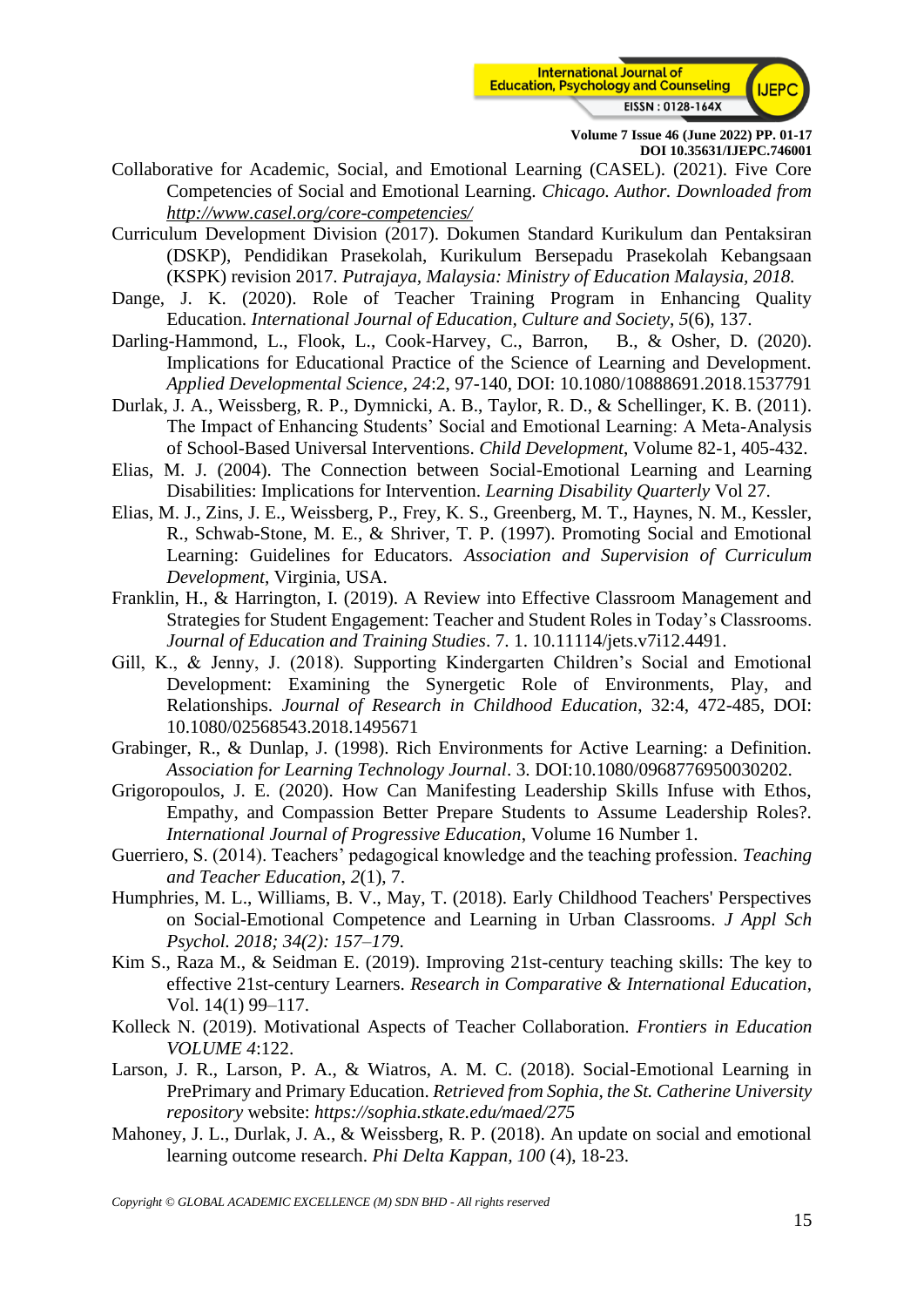

- McClelland M. M., Tominey S. L., Schmitt S. A., & Duncan R. (2017) SEL Interventions in Early Childhood. *The Future of Children*, Vol 27. 33-47.
- McCormick M. P., Neuhaus R., O'Connor E. E., White H. I., Horn E. P., Harding S., Cappella E., & McClowry S. (2021). Long-Term Effects of Social-Emotional Learning on Academic Skills: Evidence from a Randomized Trial of *INSIGHTS*. *Journal of Research on Educational Effectiveness*, 14:1, 127.
- Mohamed, S. (2021) Pembelajaran Sosioemosi Di Prasekolah: Tahap Pengetahuan dan Amalan Guru. *Jurnal Dunia Pendidikan*, [S.l.], v. 3, n. 2, p. 401-408.
- Mohammad, N., & Mohamed, S. (2020). Analisis Keperluan Pembangunan Modul Pembelajaran dalam Membentuk Kecerdasan Sosioemosi Kanak-Kanak. *International Journal Of Education And Pedagogy*, 2(3), 70-82.
- Mondi, C. F., Giovanelli, A., & Reynolds, A. J. (2021). Fostering socio-emotional learning through early childhood intervention. *International Journal of Child Care and Education Policy*, *15*(1), 1-43.
- National Research Council. (2015). Transforming the workforce for children birth through age 8: A unifying foundation.
- Oberle, E., & Schonert-Reichi, K. (2017). Social and Emotional Learning: Recent Research and Practical Strategies for Promoting Children's Social and Emotional Competencies in Schools. J.L Matson (ed.). *Handbook of Social Behaviour and Skills in Children, Autism and Child, Psychopathology Series. Springer International Publishing.*
- Osher, D., Kidron, Y., Brackett, M., Dymnicki, A., Jones, S., & Weissberg, R. P. (2016). Advancing the Science and Practice of Social and Emotional Learning: Looking Back and Moving Forward. *Review of Research in Education*, Vol. 40, pp. 644 –681.
- Rohaizad, N. A. A. (2015). Keberkesanan Modul Pengajaran dan Pembelajaran dalam Perkembangan Kecerdasan Emosi Murid-Murid Prasekolah, *PhD thesis, Universiti Teknologi Malaysia, Faculty of Education.*
- Rohaizad N. A. A., Kosnin, A., & Mislan, N. (2012). The teaching of Socio-emotional skills in Malaysia Preschools: Current Practice and Problems. 2<sup>nd</sup> PSU-USM International *Conference on Art and Sciences. Transforming Research for Sustainable Community:* 132-135.
- Rothbart, M. K., & Bates, J. E. (1998). Handbook of Child Psychology: Vol 3. Social-Emotional, and personality development. *Temperament. In N. Eisenberg (Ed.), (6th ed., pp.99-166). Hoboken NJ, Wiley.*
- Sirait, S. (2016). Does Teacher Quality Affect Student Achievement? An Empirical Study in Indonesia. *Journal of Education and Practice Vol.7, No.27.*
- Sklad, M., Diekstra, R., De Ritter, M., & Ben, J. (2012). Effectiveness of School-Based Universal Social, Emotional and Behavioural Programs: Do They Enhance Students' Development in the Area of Skill, Behaviour, and Adjustment?. *Psychology in the Schools, Vol. 49(9). Wiley Periodicals, Inc*.
- Social and Emotional Learning Report. (2018). McGraw-Hill Education. <https://casel.org/impact/>
- Taylor, R. D., Oberle, E., Durlak, J. A., & Weissberg, R. P. (2017). Promoting Positive Youth Development Through School-Based Social and Emotional Learning Interventions: A Meta-Analysis of Follow-Up Effects. *Child Development*, *88*(4), 1156–1171.
- Tudge, J. R. H., & Winterhoff P. A. (1993). Vygotsky, Piaget, and Bandura: Perspective on the Relations between the Social World and Cognitive Development. *University of North Carolina, Human Development*. 36:61-81